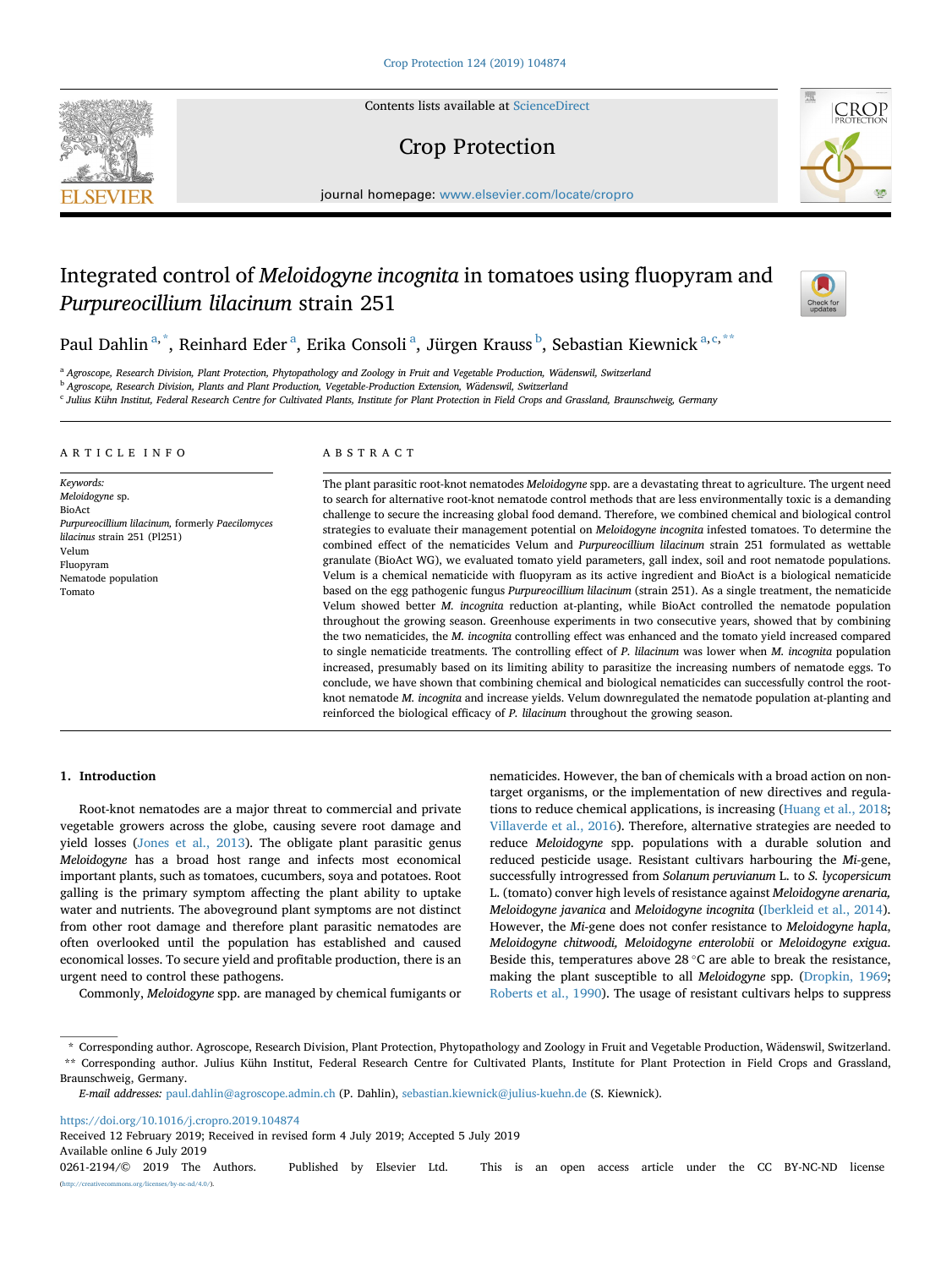*Meloidogyne* spp. populations, but the occurrence of virulent populations, such as *Mi*-gene resistant *M. incognita* are a threat to field and greenhouse growers [\(Gine and Sorribas, 2017](#page-5-0); [Jacquet et al., 2005](#page-5-0); [Schaff et al., 2007\)](#page-5-0). Therefore, the use of new nematicides with preferable reduced ecotoxicological profiles such as fluopyram or fluensulfone, or biocontrol agents to target plant parasitic nematodes, are currently in high demand [\(Arthurs and Dara, 2018;](#page-5-0) [Singh et al., 2017](#page-6-0)).

Nematophagous fungi are natural antagonists with the capacity to capture and/or parasitize nematodes ([De Ulzurrun and Hsueh, 2018](#page-5-0); [Jansson and Nordbring-Hertz, 2017](#page-5-0)). One biological control agent used against *Meloidogyne* spp*.*, is the nematode egg-pathogenic fungus *Purpureocillium lilacinum* strain 251 (formerly *Paecilomyces lilacinus* strain 251) with its commercial name, BioAct or MeloCon ([Kiewnick and](#page-5-0)  [Sikora, 2006a](#page-5-0), [2006b;](#page-5-0) [Sikora et al., 2018](#page-5-0)). *P. lilacinum* is the only approved biological nematicide in Switzerland and one of the three listed biological nematicides in the European Union (EU) pesticides database. In the EU, they are listed together with the nematode parasitic bacteria *Bacillus firmus* I-1582 and *Pasteuria nishizawae* Pn1. *P. lilacinum*  controls *Meloidogyne* spp*.* pre-plant, at-plant and during the vegetative plant growth, by colonizing nematode eggshells, the larvae cuticle, or through direct hyphal penetration ([Gine and Sorribas, 2017](#page-5-0); [Holland](#page-5-0)  [et al., 1999](#page-5-0); [Khan et al., 2004,](#page-5-0) [2006a](#page-5-0)). The infestation is fostered through hydrolytic enzymes like proteases and chitinases ([Khan et al.,](#page-5-0)  [2003, 2004;](#page-5-0) [Wang et al., 2010](#page-6-0)). The effectiveness of these hyphomycete has been tested under controlled, greenhouses and field conditions ([Anastasiadis et al., 2008](#page-5-0); [Gine and Sorribas, 2017](#page-5-0); [Kaskavalci et al.,](#page-5-0)  [2009; Kepenekci et al., 2018](#page-5-0); [Khan et al., 2006b](#page-5-0); [Kiewnick and Sikora,](#page-5-0)  [2006b;](#page-5-0) [Kiriga et al., 2018](#page-5-0); [Schenck, 2003\)](#page-5-0), reducing gall formation on various crops. However, *P. lilacinum* effectiveness against *Meloidogyne*  spp. populations were not always able to suppress nematode densities under greenhouse and field studies ([Gine and Sorribas, 2017](#page-5-0)).

Generally, the nematode density at-plant is an important factor for the successful effect on keeping the nematode population below an economical threshold ([De Leij et al., 1992;](#page-5-0) [Kayani et al., 2017](#page-5-0)). Consequently, the use of new chemical nematicides in combination with a biocontrol agent to control plant parasitic nematodes during plant vegetation might be a more robust strategy then applying each treatment solely.

In this study, we investigated if *P. lilacinum* efficacy increases when nematode populations are downregulated with a nematicide treatment at-plant and whether the combination of a chemical and biological nematicides increase the yields.

## **2. Material and methods**

## *2.1. Nematode inoculum and nematicides*

The *Mi*-virulent *M. incognita* isolate (pathotype) population 2, described by [Hallmann and Kiewnick \(2018\)](#page-5-0) were cultured on tomato plants cv. Oskar (*Solanum lycopersicum*) grown under greenhouse conditions at Agroscope Wädenswil. Eggs were extracted by cutting heavily galled roots into 1 cm pieces and then vigorously shaking in a 1% NaOCl water solution for 3 min. Eggs were collected in a 20 μm mesh sieve and thoroughly rinsed with water before storing in a fridge. Freshly hatched second stage juveniles (J2) were separated by applying rinsed eggs on an Oostenbrink dish and stored at room temperature for hatching ([Walker](#page-6-0)  [and Wilson, 1960\)](#page-6-0). The freshly hatched J2s were collected over a one-week period.

Velum Prime 400 SC (active ingredient fluopyram, Bayer) solubilised in water and *Purpureocillium lilacinum* strain 251 formulated as wettable granulate (WG) (PL251; BioAct WG, Andermatt Biocontrol AG, CH) were suspended in water and 0.2% wetting agent Trifolio S-forte (Trifolio-M, Germany) solution, used for all experiments. Each experimental setup were split into five treatments, including a negative control without nematodes, a positive control inoculated with nematodes, an inoculated PL251 treatment, an inoculated Velum treatment and a

combined inoculated treatment with Velum and PL251.

## *2.2. Nematicidal effect on Meloidogyne incognita juveniles in soil*

The nematicidal activity of Velum and PL251 was evaluated in steamed soil sand mix (1:2). 100 cc of soil were filed in a 5 cm plastic pot and inoculated with 250 *M. incognita* juveniles (J2s). 120 pots were prepared to test the treatments, Velum (1 ppm a.i./pot), Velum (1 ppm a.i./pot) + PL251 (0.2 g/pot), PL251 (0.2 g/pot), J2 inoculated control (positive control) and not inoculated control (negative control). Each treatment was replicated six times at four different time points (7, 14, 21 and 28 days). PL251 was applied straight after the J2 inoculation, followed by a second application one week post J2 inoculation, while Velum was only applied one week after J2 inoculation. Pots were stored at 23/20 �C at 60% humidity in the dark. One week post inoculation and only PL251 application, the first J2s from the PL251 treatment and controls were extracted for evaluation. Up to 4 weeks, J2s were extracted weekly with the Oostenbrink dish technique by using the entire 100 cc soil sample from each treatment. The number of J2s retrieved after two-days were counted under a light microscope.

## *2.3. Nematicidal effect on Meloidogyne incognita in small pot tomato rootstocks*

Nematode population on tomato roots were evaluated in a 600 cc clay pot experiment. One week before planting, pots were filed with a steamed soil sand mix (1:2) and inoculated with 4000 eggs/juveniles per pot. The treatments were set as previously described and replicated five times. After J2 inoculation, 0.2 g PL251/pot was applied the first time. All pots were placed in the greenhouse with 60% humidity, day night cycle of 15/9 h and 25/19 °C. At planting, Velum (1 ppm a.i./pot) was applied around the planting holes. 4 weeks old tomato cv. Oskar were planted in all pots. Two weeks after planting, PL251 was applied at 0.2 g/pot. After six weeks the experiment was stopped, the soil was gently washed from the root systems and the root galling was deter-mined after [Zeck \(1971\)](#page-6-0);  $0 = no$  gall and  $10 =$  completely galled roots). *M. incognita* egg masses were stained with red food colour (Mapcol Ponceau 4R, E124) and counted [\(Thies et al., 2002](#page-6-0)). Root systems were placed in the mist chamber and extracted juveniles were collected weekly for 4 weeks and counted under a light microscope.

## *2.4. Large-scale greenhouse experiment*

The greenhouse experiment took place in two consecutive years at Agroscope in Wädenswil. It consisted of 80 x 15L pots filled with heatsterilized field soil. The pots were organized in the greenhouse as four rows and the treatments were arranged randomly as pairs of two pots. To minimize the edge effect, for each end of the row we planted two additional pots with the same tomato variety.

Two weeks prior to planting, a suspension with 5500 *M. incognita*  egg/J2s was used for inoculation (2017; 99% eggs and 1% J2s, 2018; 90% eggs and 10% J2s).

One week prior to planting, 0.2 g of PL251 was applied as a 100 mL suspension per pot. One day before planting, the PL251 application was repeated as rootstock plantlet drench at 0.2 g/pot. PL251 application was repeated every five weeks for four months with the same concentration of 0.2 g/pot. Velum at the rate of 7.5 mg a.i. fluopyram per pot was solubilized in 50 mL water and applied at plant. Grafted tomato plants with the *Mi* resistant rootstock Maxifort F1 (De Ruiter) were used in both years. The top variety bearing the fruit was Climberly F1 (Syngenta) in 2017 and Tomaranto RZ F1 (72–722; Rijk Zwaan) in 2018. With a drip irrigation system, plants were watered and fertilised with water soluble NPK fertiliser (Kristalon Red Acid, Yara, UK) according to the plant growth stage. Red tomato fruits were harvested weekly, over a period of 14 weeks, quantifying the fruit weight (kg) and fruit numbers.

Root galling was indexed on a scale of  $0 - 10$  ([Zeck, 1971\)](#page-6-0). In 2017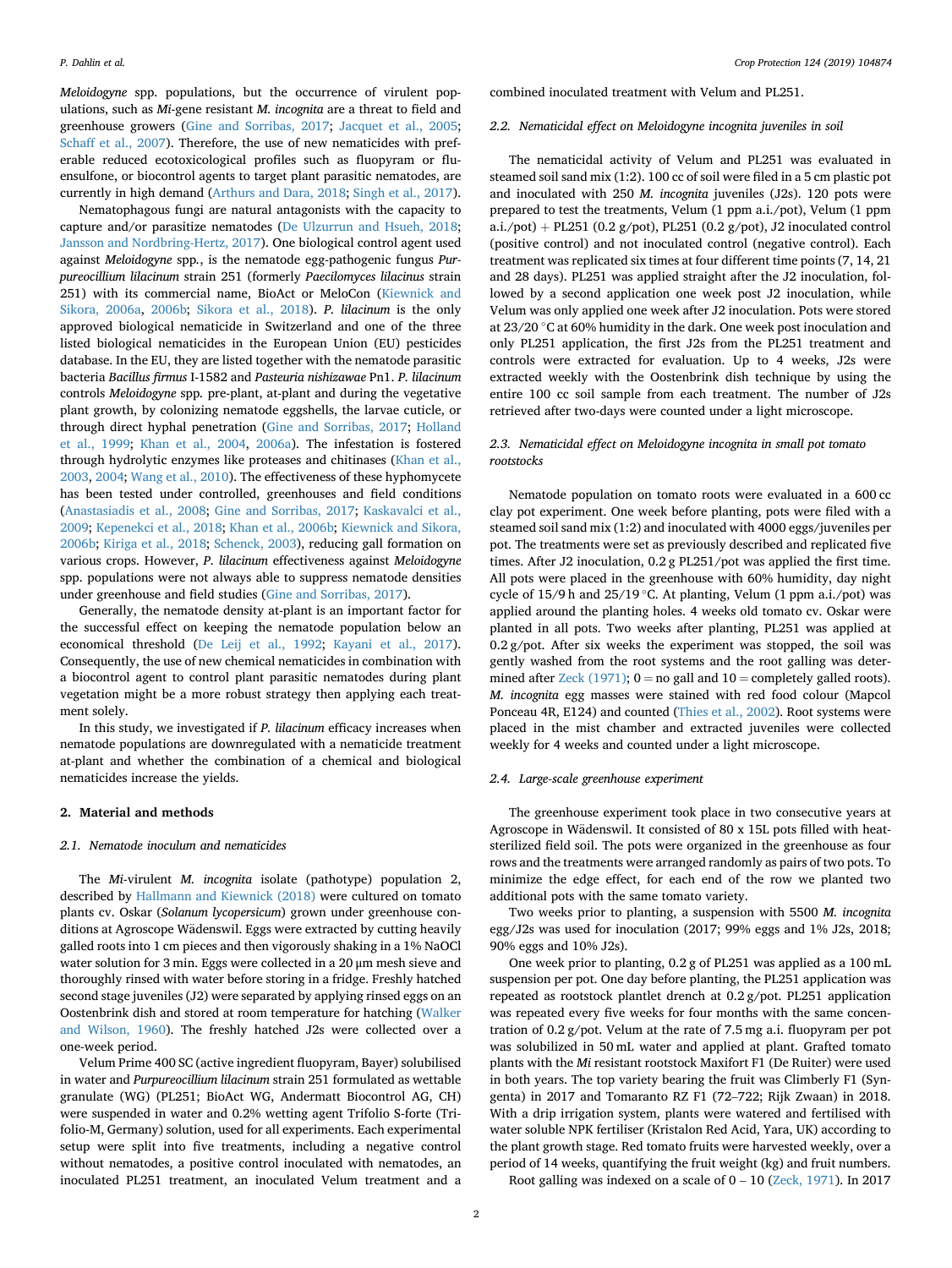<span id="page-2-0"></span>root galling was determined at the end of the growth season. In 2018, 20 root systems, 4 replicates of each treatment, were rated at week 8 (early: 22.06.2018) and week 15 (mid: 10.08.2018) after planting. The last 40 plant root systems were rated at the end of the experiment (end: week 24, 05.10.2018). For each pot, soil nematode population was determined by extracting nematodes from 100 cc of well mixed soil using the Oostenbrink dish technique as described, followed by counting the *M. incognita* J2s under the light microscope.

## *2.5. Data analysis*

The data were tested for homogeneity of variances (Levenes test) using the software SPSS 20. Root gall index data were  $log10(x + 1)$ transformed before analysis. Treatments were separated by one-way ANOVA with post-hoc Tukey honestly significant difference test (P  $\leq$ 0.05).

#### **3. Results**

#### *3.1. Nematicidal effect on Meloidogyne incognita juveniles in soil*

The efficacy of *P. lilacinum* (PL251 formulated as BioAct WG) and Velum on *M. incognita* J2s were tested under laboratory soil conditions and recorded after 7, 14, 21 and 28 days (Table 1). Following the company request, PL251 was applied one-week pre plant and Velum was applied at plant giving a gap of 7 days. Table 1 shows that within the first week, the bio control agent PL251 significantly inhibited *M. incognita*  J2s (92 extracted J2s) compared to the nematode control (143 extracted J2s). In general, the bare soil experiment showed that *M. incognita*  population was significantly inhibited by all treatments. At time point 14, Velum had the strongest, but not significant, J2 reduction (28 J2s) compared to the other treatments. Over the time course of 28 days, PL251 decreased the J2 population slower, compared to Velum and  $PL251 + Velum treatments. Compared to the untreated soil at 28 days$ post treatment, the J2 reduction of the PL251 treated soil was 56% and Velum and PL251  $+$  Velum showed the same J2 reduction, of about 68%. Nevertheless, no significant differences were seen between PL251, Velum and PL251  $+$  Velum treatments, but the reduction of the J2 population relative to the untreated control was statistically significant higher.

# *3.2. Nematicidal effect on Meloidogyne incognita in small pot tomato rootstocks*

To evaluate the efficacy of the nematicides on *M. incognita* under host plant conditions, we conducted a tomato pot experiment. *M. incognita*  infested soil was treated as described for the bare soil experiment. The gall index, number of egg masses and juveniles were analysed after 6 weeks (Table 2). The tomato root galling of the inoculated control showed an average gall index of 3.8, which was significantly higher compared to plants treated with  $PL251 + Velum (1.8)$  and Velum alone (1.6). The PL251 treated plants had a lower gall index of 3.2, but not significant different compared to the control. With an average of 12.4

**Table 2** 

| Nematicidal effect on <i>Meloidogyne incognita</i> in small pot tomato rootstocks. |  |
|------------------------------------------------------------------------------------|--|
|------------------------------------------------------------------------------------|--|

| Treatment             | Gall index                | No. of egg masses<br>per plant | No. of J2s<br>per root<br>system | Average<br>reduction of<br>.I2 |
|-----------------------|---------------------------|--------------------------------|----------------------------------|--------------------------------|
| Inoculated<br>control | $3.8 + 0.42^a$            | $122.6 + 44.31a$               | $43802^a$                        |                                |
| PL251                 | $3.2 + 0.79$ <sup>a</sup> | $62.8 + 36.17^b$               | 16939 <sup>b</sup>               | 61%                            |
| Velum                 | $1.6 + 0.51^{\rm b}$      | $20.0 + 17.33^b$               | 3566 <sup>b</sup>                | 92%                            |
| $PL251 +$<br>Velum    | $1.8 + 0.79^{\rm b}$      | $12.4 + 10.19^b$               | $2571^{\rm b}$                   | 94%                            |

Nematicidal effect of PL251 (formulated as WG, 0.2g/pot), Velum (1 ppm a.i./ pot) and the combination of PL251 þ Velum on *Meloidogyne incognita* infestation rate on tomato plants grown for 6 weeks in greenhouse pots. Gall index, number of egg masses, juveniles (J2s) and the average J2 reduction were measured per root system. 4000 eggs/juveniles were inoculated at start. Values are means of 5 replicates, different letters in different columns indicate significant difference using one-way ANOVA with post-hoc Tukey HSD test ( $P \le 0.05$ ). Average reduction of J2 in percent (%) is in relation to the inoculated control plants.

*M. incognita egg masses per plant, PL251*  $+$  Velum treated soil had the least egg mass production per plant. An average of 20 egg masses were counted on the plants grown in Velum treated soil. 122.6 egg masses were counted on the inoculated control plants and PL251 treatment reduced the number of egg masses to 62.8 (Table 2).

With 94%, the J2 reduction was highest in the tomato roots grown in  $PL251 + Velum treated soil, closely followed by Velum alone with a J2$ reduction of 92%. PL251 reduced the J2 population by 61%. Comparing the soil and the tomato pot experiment, the treatments showed similar performance in controlling *M. incognita*.

## *3.3. Large-scale greenhouse trial*

To evaluate the findings observed in soil (Tab 1.) and in small pot tomato rootstocks (Tab 2), we performed a large greenhouse experiment. The same treatments were repeated with PL251, Velum and  $PL251 + Velum under commercial standards in two consecutive years.$ During the research trial, the greenhouse temperature ranged between a minimum of 11.2  $\degree$ C in 2017 and 15.7  $\degree$ C in 2018 and a maximum of 33.0  $^{\circ}{\rm C}$  in 2017 and 34.8  $^{\circ}{\rm C}$  in 2018. The average greenhouse temperature was 19.6  $\degree$ C in 2017 and 22.3  $\degree$ C in 2018. The accumulated temperature were 3661 degree-days in 2017 and in 2018, 3562 degree-days.

In 2017, the root gall index was measured after the growth season (Tab 3). With a root gall index of 4.93, the combination  $PL251 + Velum$ treatment significantly reduced the galling compared to the untreated control (6.94). No significant relationships for Velum (5.20) and PL251 (5.77) treated samples were determined compared to the inoculated control. In general, the root gall index was lower in all treatments compared to the inoculated control.

In 2018, root galling was evaluated throughout the tomato growth season. Early root gall index evaluation showed significant reduction of root galling in the PL251  $+$  Velum (1.25) and Velum (2.0) treatments compared to the inoculated control (3.25; [Table 3](#page-3-0)). The PL251  $+$  Velum combination did not differ statistically from the nematode free control.

#### **Table 1**

Nematicidal effect on *Meloidogyne incognita* juveniles in soil.

| remaindent chock on metodoxynte aloography fur chilles in some |                                                           |                                                                                          |                                                                                              |                                                                                                     |                   |
|----------------------------------------------------------------|-----------------------------------------------------------|------------------------------------------------------------------------------------------|----------------------------------------------------------------------------------------------|-----------------------------------------------------------------------------------------------------|-------------------|
| M. incognita population in bare soil<br>Treatment              |                                                           |                                                                                          |                                                                                              | Average reduction of J2                                                                             |                   |
|                                                                | 7 days                                                    | 14 days                                                                                  | 21 days                                                                                      | 28 days                                                                                             |                   |
| Inoculated control<br>PL251<br>Velum<br>$PL251 + Velum$        | $143 \pm 13.50^a$<br>$92 \pm 28.63^b$<br>$\sim$<br>$\sim$ | $75 \pm 12.74^{\rm a}$<br>$39 \pm 12.94^{\rm b}$<br>$28 \pm 17.53^b$<br>$32 \pm 15.24^b$ | $70 \pm 9.35^{\rm a}$<br>$32 \pm 7.58^{\rm b}$<br>$26 \pm 11.93^{\rm b}$<br>$23 \pm 15.24^b$ | $66 \pm 12.94^{\rm a}$<br>$29 \pm 10.83^{\rm b}$<br>$21 \pm 12.94^{\rm b}$<br>$21 \pm 8.21^{\rm b}$ | 56%<br>68%<br>68% |

The nematicides PL251 (formulated as WG, 0.2g/100 cc soil), Velum (1 ppm a.i./100 cc soil) and the combination of PL251 + Velum were used. 250 *M. incognita J2s* were inoculated into 100 cc soil. Total nematodes were extracted from 100 cc of soil, using the Oostenbrink dish technique. Values are means of  $N = 6$ , followed by letters in the same column indicating significant differences if not the same, using one-way ANOVA with post-hoc Tukey HSD test ( $P \le 0.05$ ).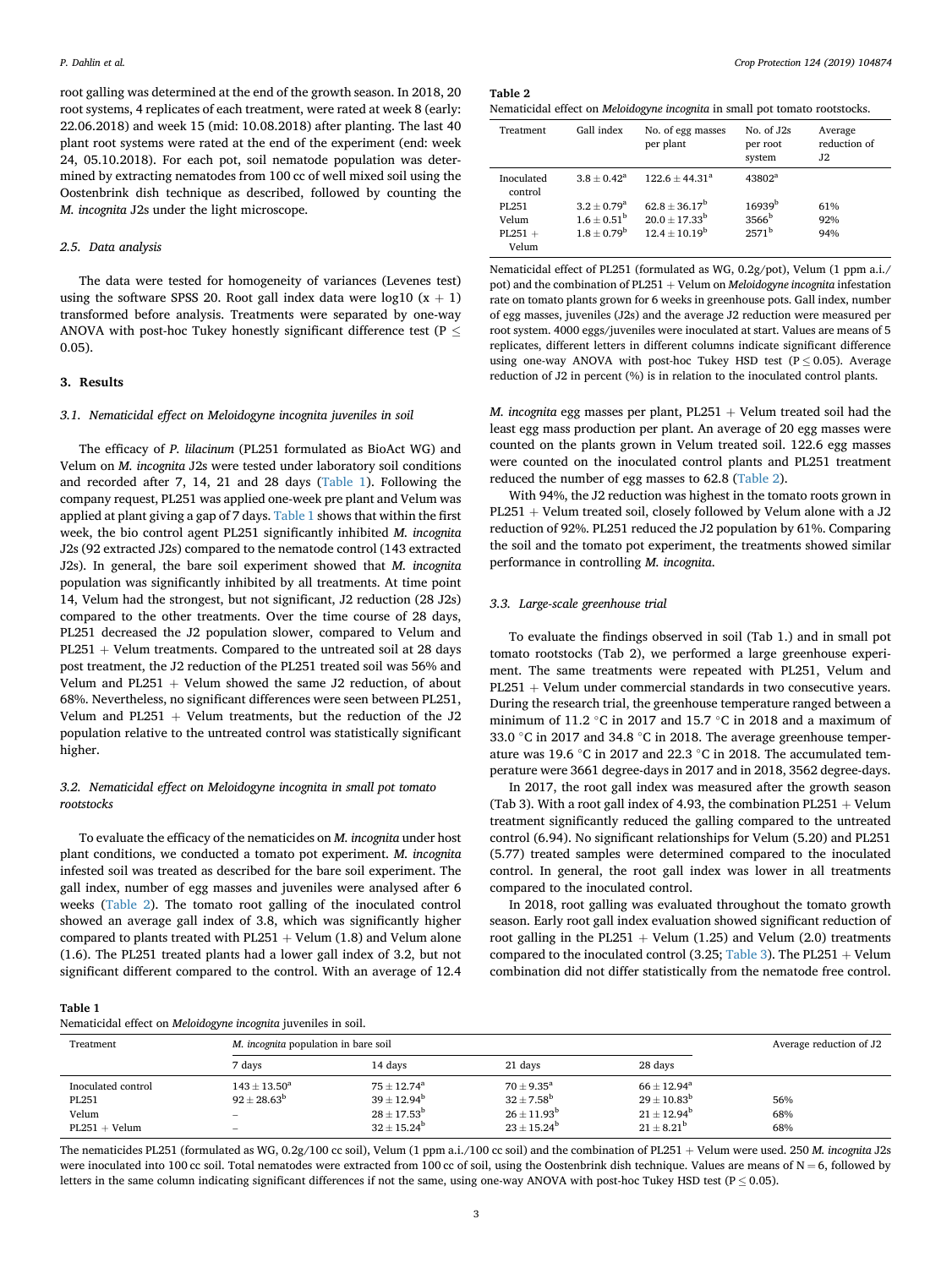<span id="page-3-0"></span>No significant differences were seen between the PL251 treatment and the inoculated control or between the PL251 and Velum treatments. At the midterm root galling evaluation, Velum with a gall index of 6.25 and PL251 with 6.75 did not show statistical significant differences compared to the inoculated control (7.25). On the other hand, PL251  $+$ Velum significantly differed from the inoculated control, with a lower gall index of 5.75. For the final gall rating in 2018, the differences of the gall index were not significant, ranging between 7.15 for the PL251 treated samples and 8.0 for the positive control.

At the time point of the root gall rating, the *M. incognita* J2 soil population was analysed (Tab 4). After 8, 15 and 24 weeks, the *M. incognita* population increased over time and under all treatments. At the first (initial) time point, all treatments showed a significant reduction of the J2 population in the soil compared to the nematode control (88.3 J2s/100 cc of soil). With 17.1 J2s/100 cc of soil, Velum had the lowest *M. incognita* population followed by PL251  $+$  Velum with 22.6 and PL251 with 47.3 J2s/100 cc of soil. At the second (mid) and third (end) time points, no significant correlation was found. Nevertheless, the treatment combining  $PL251 + Velum$  had the lowest nematode population at the second and third time points (Table 4).

Regardless of the treatments, in both years, the nematode free control plants had a higher yield, compared to the nematode infested plants ([Table 5](#page-4-0)). In 2017, the yield potential of marketable tomatoes in nematode infested control plants were stronger affected than in 2018. In 2017, the infested plants reached a yield potential of 78.8% compared to 86.5% of the yield potential in 2018. However, all treatments reduced yield loss in both growth seasons (2017 and 2018). Overall, nematicide treated plants had a higher yield, more tomato fruits per plant, a higher average weight per harvest and consequently a higher total fruit weight per plant, compared to the untreated nematode infested control plants.

In 2017, PL251  $+$  Velum treated plants had the highest total fruit weight per plant (12.0 kg), and differed significantly to the inoculated and the nematode free control plants. PL251 (11.2 kg) and Velum (11.5 kg) had a higher yield per plant, compared to the nematode infested control, but did not differ significantly between each other. In 2017, with 88.3%, PL251  $+$  Velum showed the highest yield potential compared to the single treatments. Velum reaching 84.6% and PL251 reaching 82.5%. The inoculated control reached only 78.8% of the yield compared to the untreated plants.

In 2018, the nematicide treated tomato plants had a higher yield in terms of fruit weight per plant compared to the inoculated control, but no significant differences were observed between the treatments and the controls ([Table 5](#page-4-0)). However,  $PL251 + V$ elum treatment had the highest yield potential with 96.7% of the nematode free plants. The same trend was observed following PL251 treatment with 94.1% and Velum treatment with 91.1% of the nematode free control plants, respectively. With 86.5% of yield potential, the inoculated control had the lowest yield of all nematode infested plants in 2018.

| Table 3                                                                        |
|--------------------------------------------------------------------------------|
| Summary of the tomato root gall formation on the large-scale greenhouse trial. |

| Treatment          | End 2017             | Early 2018                | Mid 2018                     | End                    |
|--------------------|----------------------|---------------------------|------------------------------|------------------------|
| Inoculated control | $6.94 + 0.6^a$       | $3.25 + 0.4^a$            | $7.25 \pm 0.4^{\rm a}$       | $8.00 \pm 0.3^{\rm a}$ |
| <b>BioAct</b>      | $5.77 + 1.1^{b}$     | $2.75 + 0.4^{ab}$         | $6.75 \pm 0.4^{\rm a}$       | $7.15 + 0.4^a$         |
| Velum              | $5.20 \pm 0.7$ bc    | $2.00 \pm 0^{\mathrm{b}}$ | $6.25 \pm 0.4$ <sup>ab</sup> | $7.38 + 0.9^a$         |
| $Bi$ oact + Velum  | $4.93 + 0.9^{\circ}$ | $1.25 + 0.4^c$            | $5.75 + 0.4^{\mathrm{b}}$    | $7.63 + 0.6^a$         |

A suspension of 5500 *M. incognita* egg/J2s was used for inoculation of each pot. Pots were treated with PL251 (formulated as WG), Velum and PL251  $+$  Velum pre plant. Gall index were measured according to [Zeck \(1971\):](#page-6-0)  $0 =$  no galls;  $10 =$  dead plant. Averages and standard deviations of N = 16 in 2017. In 2018,  $N = 4$  for early and mid-rating and  $N = 8$  for the end. Mean values of gall index with the same letters denote no significant difference ( $P \le 0.05$ ) by one-way ANOVA with post-hoc Tukey HSD test.

**Table 4** 

Soil population development of *Meloidogyne incognita* in the large-scale greenhouse trial.

| Treatment             | J2 population               | J2 population mid      | J2 population end    |
|-----------------------|-----------------------------|------------------------|----------------------|
|                       | early                       |                        |                      |
| Inoculated<br>control | $88.3 + 41.3a$              | $763.3 + 59.8^{\circ}$ | $2026.9 \pm 513.7^a$ |
| PL251                 | $47.3 + 18.1^{\mathrm{b}}$  | $512.0 + 78.0^a$       | $1766.8 + 666.6^a$   |
| Velum                 | $17.1 \pm 9.7^{\mathrm{b}}$ | $495.7 + 153.5^a$      | $1687.1 \pm 778.3^a$ |
| $PL251 + Velum$       | $22.6 + 13.5^{\mathrm{b}}$  | $412.0 \pm 90.3^a$     | $1662.3 + 321.2a$    |

*Meloidogyne incognita* juvenile (J2) population extracted from 100 cc soil, developed over 8 (early), 15 (mid) and 24 (end) weeks on tomato roots treated with the nematicides PL251 (formulated as WG), Velum and PL251  $+$  Velum. A suspension of 5500 *M. incognita* egg/J2s per pot was used for inoculation. Values are means of  $N = 4$  (early and mid) and  $N = 8$  (end), different letters in different columns indicating significant difference, using one-way ANOVA with post-hoc Tukey HSD test ( $P \leq 0.05$ ).

## **4. Discussion**

This study demonstrated the potential of combining chemical and biological nematicides to control *M. incognita* in tomato cultivars.

In general, combining different nematode management practices are a good option to prevent disease outbreaks and secure yield. Grafted tomato plants using nematode resistant rootstocks are used successfully to control *Meloidogyne* spp. ([Kaskavalci et al., 2009\)](#page-5-0), but *Mi*-gene nematode resistant cultivars are not always effective to control *M. incognita*  as shown in our experiment.

Furthermore, the nematicide Velum can only be applied pre-plant and up to 6 weeks post planting, whereas the nematode antagonist *P. lilacinum* (BioAct) can be applied before planting and during the entire crop season.

The two nematicides used in our experiment, BioAct (PL251) and Velum controlled *M. incognita* as shown by the different experiments, evaluation of the soil population, the tomato root gall formation and number of egg masses developed per plant ([Tables 1](#page-2-0)–4).

The chemical nematicide Velum protected the plants from *M. incognita* by reducing the soil nematode population at planting ([Tables 1](#page-2-0)–4) and protecting the plantlets against the initial penetration and significant root damage. *In vitro* experiments showed that a dose, as low as, 1.0 μg/mL fluopyram was able to paralyse *M. incognita* juveniles exposed to it for 2 h and protected tomato roots from *M. incognita*  infestation [\(Faske and Hurd, 2015\)](#page-5-0). Generally, the nematicidal effect of fluopyram has been described for multiple nematodes ([Beeman and](#page-5-0)  [Tylka, 2018;](#page-5-0) [Faske and Hurd, 2015](#page-5-0); [Kim et al., 2016](#page-5-0); [Mathew et al.,](#page-5-0)  [2016; Roper, 2017](#page-5-0)). However, over the tomato season, the controlling effect of a single Velum application was reduced, and at the end of the 2018 trial, the nematodes recovered to a level that no significant differences were seen when compared to the non treated inoculated control (evaluating the J2 soil population or the root gall index) (Tables 3 and 4). Based on the bare soil experiment, we assume that Velum has an effect within the first days. Seven days after the Velum application, the live nematode number decreased not stronger than the positive control ([Table 1](#page-2-0)).

It is worthwhile mentioning that residual research on fluopyram, the active ingredient of Velum, showed moderate mobility in soil, and the residual level in cucumber fruits increased up to 20 days at an application dose of 0.056 mg/kg [\(Chawla et al., 2018](#page-5-0)). Subsequently, based on a daily intake, the dietary risk of the residual levels was assessed and a 15 days pre-harvest interval was suggested.

The fungal egg parasite, *P. lilacinum* controlled the *M. incognita*  population in a less extend than the chemical treatment, Velum. Under the bare soil and small pot experiment, BioAct had a significant impact on *M. incognita* and reduced the J2 population by 56% or more ([Tables 1](#page-2-0)  [and 2\)](#page-2-0). The J2 suppression in the soil is still remarkable, as *P. lilacinum* is primarily known as nematode egg parasite and only little research has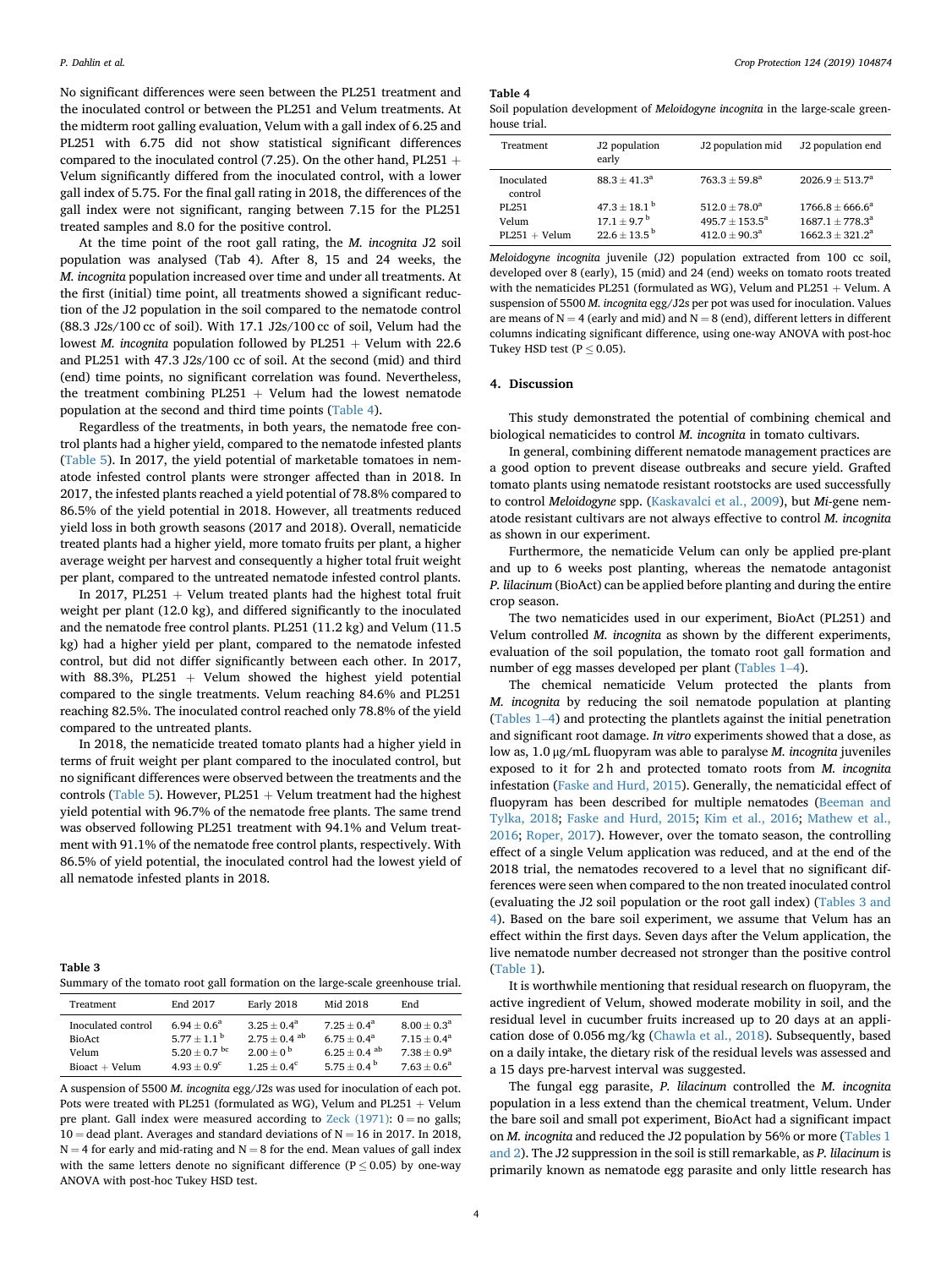<span id="page-4-0"></span>

| Yield of tomatoes on Meloidogyne incognita infested plants after treatment with nematicie under the large-scale greenhouse trial. |  |  |
|-----------------------------------------------------------------------------------------------------------------------------------|--|--|
|                                                                                                                                   |  |  |
|                                                                                                                                   |  |  |
|                                                                                                                                   |  |  |

| Growth | Treatments                       | Average weight g/                       | Average tomato fruit per         | Average fruit weight               | Total fruit weight per plant               | Yield potential |
|--------|----------------------------------|-----------------------------------------|----------------------------------|------------------------------------|--------------------------------------------|-----------------|
| season |                                  | harvest                                 | harvest                          | (g)                                | (kg)                                       | $\%$            |
| 2017   | Control<br>Inoculated<br>control | $971.2 \pm 546.2$<br>$765.5 \pm 198.5$  | $13.9 \pm 8.5$<br>$12.5 \pm 4.0$ | $71.4 \pm 13.8$<br>$63.7 \pm 12.6$ | $13.6 \pm 0.9^a$<br>$10.7 \pm 0.6^{\circ}$ | 100.0<br>78.8   |
|        | PL251                            | $801.2 \pm 209.2$                       | $13.0 \pm 5.8$                   | $67.8 \pm 12.9$                    | $11.2 \pm 0.7$ <sup>bc</sup>               | 82.5            |
|        | Velum                            | $821.9 \pm 230.1$                       | $12.8 \pm 5.0$                   | $66.4 \pm 11.6$                    | $11.5 \pm 0.9^{bc}$                        | 84.6            |
|        | $PL251 + Velum$                  | $857.6 \pm 270.7$                       | $12.6 \pm 5.1$                   | $70.7 \pm 12.5$                    | $12.0 \pm 0.9^b$                           | 88.3            |
| 2018   | Control<br>Inoculated<br>control | $1099.1 \pm 605.2$<br>$993.4 \pm 639.7$ | $13.1 \pm 9.0$<br>$12.4 \pm 9.8$ | $80.8 \pm 16.3$<br>$76.1 \pm 17.3$ | $14.2 \pm 1.1^a$<br>$12.4 \pm 1.1^{\circ}$ | 100<br>86.5     |
|        | PL251                            | $1019.0 + 649.2$                        | $12.6 \pm 9.3$                   | $75.8 \pm 13.0$                    | $13.3 \pm 1.0^{ab}$                        | 94.1            |
|        | Velum                            | $1022.3 \pm 667.5$                      | $12.5 \pm 9.9$                   | $77.6 \pm 16.5$                    | $13.0 \pm 0.6^{ab}$                        | 91.1            |
|        | $PL251 + Velum$                  | $1057.3 \pm 649.0$                      | $13.1 \pm 9.7$                   | $76.8 \pm 15.3$                    | $13.7 \pm 0.5^{ab}$                        | 96.7            |

Values are means of  $N = 16$  (2017)  $N = 8$  (2018), different letters in different columns indicating significant difference, using one-way ANOVA with post-hoc Tukey HSD test ( $P \le 0.05$ ). Yield potential in percent (%) is in relation to the nematode free tomato control plants.

been done on its ability to control *M. incognita* juveniles in the soil. During the 2017 greenhouse trial, the gall index of the PL251 treated plants were significantly lower than the inoculated control [\(Table 3](#page-3-0)). The reduced *M. incognita* control with PL251 compared to Velum might be due to its slower controlling "mechanism". Under *in vitro* conditions, *P. lilacinum* lipases, proteases and chitinases are used to colonize nematode eggs [\(Gine and Sorribas, 2017](#page-5-0)). We hypothesize that the effect of PL251 is limited by the increase of the *M. incognita* population, due to the fungal potential of parasitize the eggs. A similar finding showed that the fungus *Verticillium chlamydosporium* parasitizing *M. incognita* eggs was less effective, when the nematode population increased ([De Leij](#page-5-0)  [et al., 1992](#page-5-0)). The reduced nematode control by *V. chlamydosporium* was attributed to the ability of reaching a limited number of nematode egg masses. A relationship study with *P. lilacinum* infecting *M. arenaria* on tomato showed that under optimal colonisation of egg masses, only 50% of the eggs were parasitized ([Carneiro and Cayrol, 1991\)](#page-5-0). These previous reports are supported by the pot experiment shown in [Table 2](#page-2-0), where the PL251 treatment had an average J2 reduction of 61%, compared to Velum that reached a higher reduction of 92%. Meaning that, not all the eggs were parasitized by *P. lilacinum*, leaving a high number of *M. incognita* inoculum for the following reproductive cycle. Therefore, a too high nematode pressure at planting might be an explanation if PL251 does not control *Meloidogyne* spp. as successful as previously described for *in vitro* and pot experiments, or in greenhouse and field trials [\(Gine](#page-5-0)  [and Sorribas, 2017;](#page-5-0) [Kiewnick and Sikora, 2006a,](#page-5-0) [2006b](#page-5-0)). Besides egg parasitism, *P. lilacinum* could also reduce J2s in the soil as shown in [Table 1.](#page-2-0) The effect on J2s was lower, since the *P. lilacinum* treatment needed 28 days to have the same effect on J2s as Velum showed after 7 days. However, that effect was substantial because *P. lilacinum* might have an effect as longer as the juveniles are exposed to the soil and suffer starvation.

The slower controlling effect of PL251 needs to be considered, since the nematode population has the possibility to infest and reproduce successfully on host plants if available. Therefore, by combining Velum and PL251, we demonstrated that *P. lilacinum* is more effective when nematodes are controlled pre-plant, starting the vegetable season with a lower nematode population. The combined results of the two nematicides were stronger at the large greenhouse trial, where multiple *M. incognita* populations developed compared to the small-scale experiments. Generally, root galling and nematode populations in the soil were reduced and the yield was increased in the consecutive growth seasons, 2017 and 2018.

In 2017, the root galling caused by *M. incognita* was significantly reduced by all treatments, with PL251  $+$  Velum treated plants showing the lowest root gall index. During the greenhouse experiment in 2018, the combined treatment significantly controlled the *M. incognita* population, up to the second third of the trial ([Table 3](#page-3-0)). At the end of 2018, no significant differences were seen between the root galling and the juvenile soil population of the infected plants.

To estimate the developed nematode populations for each consecutive year, the thermal requirement for *M. incognita* of 10.8 °C minimum and 400 degrees-days for the completion of one life cycle [\(Ploeg and](#page-5-0)  [Maris, 1999;](#page-5-0) [Vrain et al., 1978](#page-6-0)), were reconciled with the accumulated temperature of 3661 degree-days in 2017 and 3562 degree-days in 2018.

According to the thermal requirement, we estimate that up to 9 *M. incognita* generations could have developed during each trial.

Comparing the gall index of 2017 with 2018, the intermediate gall rating of the 2018 roots reached a gall index of 7.25 for the positive control, comparable as the gall index of 6.94 observed at the end of the 2017 growth season. Generally, the gall index of 2018 indicates a better development of the nematode population, since the inoculation pressure of 5500 *M. incognita* eggs/J2s was the same in 2017 and 2018 growth seasons. One slight difference was that in 2018, 10% of J2s were present in the inoculum and only 1% of J2s were present in the 2017 inoculum. Therefore, more nematode eggs could have been parasitized by PL251 and therefore less J2s might have infested the plants at the start of the season 2017. This would further support the idea that PL251 is more effective against a lower *Meloidogyne* spp. population. However, no nematode measures were taken during 2017 growth season to compare the *M. incognita* development. For this reason, we cannot conclude whether the J2s in 2018 had a higher infestation rate than the inoculum in 2017 and therefore caused the differences in root galling.

The yield in both years was higher for the PL251  $+$  Velum treated plants compared to the PL251 or Velum treated plants and the inoculated control. In 2017, the fruit weight per plant was significantly higher for the PL251  $+$  Velum treated plants than the infested control, whereas in 2018, the PL251  $+$  Velum treated plants had the highest yield, but did not differ significantly from the inoculated or nematode free plants. With a total fruit weight of 12.0 kg/plant in 2017, the yield was lower compared to 2018, reaching 13.7 kg of fruit weight/plant for the PL251  $+$  Velum treated plants. The major differences in yield between the two consecutive years are due to the tomato cultivars used, Climberly F1 (Syngenta) in 2017 and Tomaranto RZ F1 (72–722; Rijk Zwaan) in 2018. Additionally, the climatic differences with an average temperature of 19.6 �C in 2017and 22.3 �C in 2018 might have had an effect on the tomato yield as well.

Therefore, the limiting controlling effect over time needs to be considered when growing tomatoes and other crops. The crop rotation and nematicide imput needs to be evaluated in a holistic management perspective. Since application cost and the suggested value of the marketable products will influence profit. We had a yield increase of 9.5% in 2017 and 10.2% in 2018 by using the combined treatment compared to the inoculated control. Comparing the combined nematicide treatment with the single nematicide treatments, the yield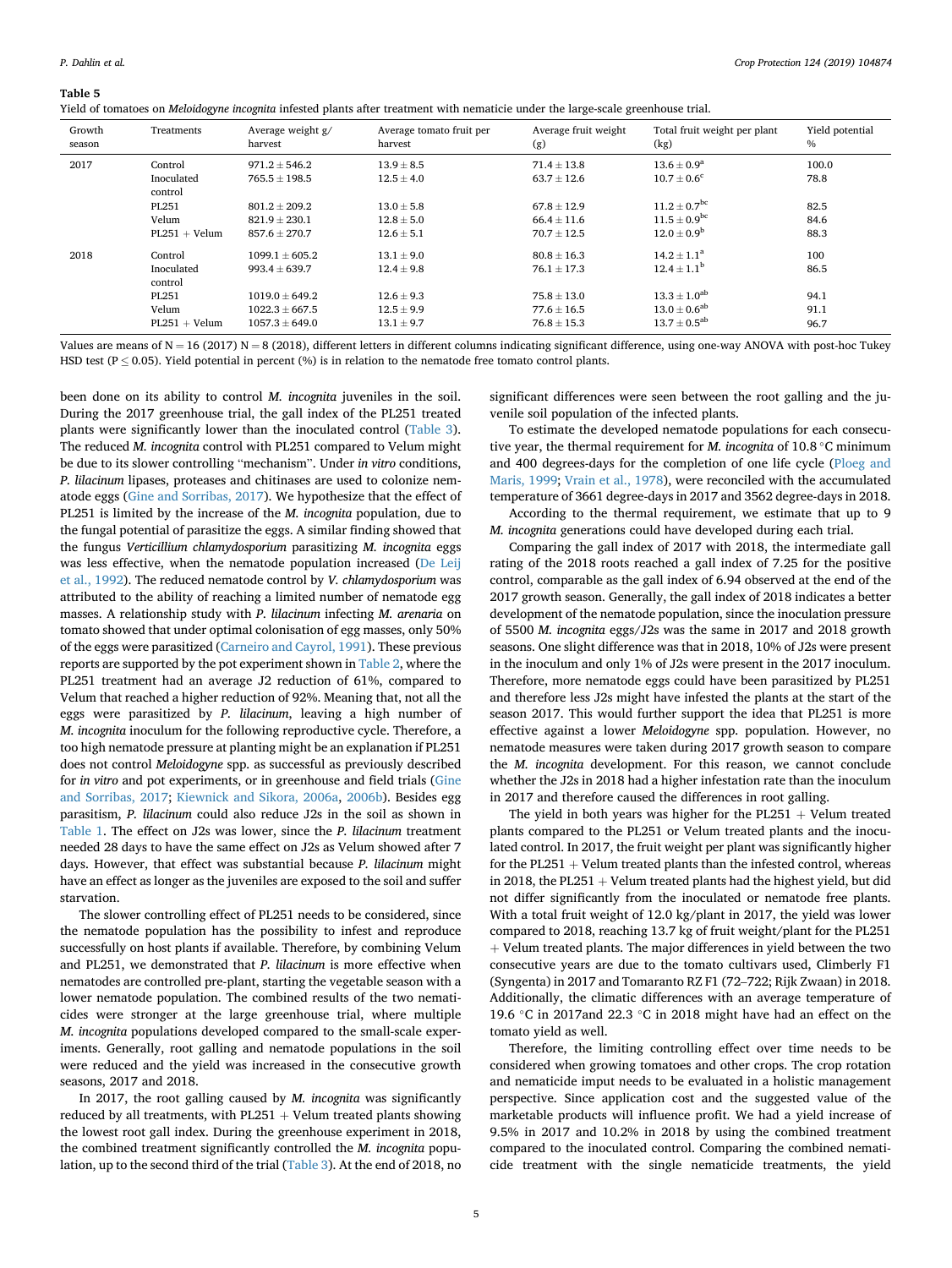<span id="page-5-0"></span>difference of 3.7% in 2017 and 2.7% in 2018 is low. Whether this yield increase by a single or combined treatment is lucrative depends on the production system, the applied products and the marketable price of the tomato cultivars. A further aspect to consider is the growth period and the crop rotation. During the early and mid-season, the nematode population was significantly suppressed and the gall index was lower, using the combined treatments. Therefore, an earlier second crop could benefit from the combined treatment with  $PL251 + Velum$ .

#### **5. Conclusion**

This study revealed that the combination of a chemical treatment to downregulate the *M. incognita* population followed by the application of a fungal antagonist is more successful to control these nematodes compared to each treatment alone. The integrated chemical and biological strategies could become an important component to manage *Meloidogyne* spp. and other plant parasitic nematodes in the future. Velum and PL251 should be seen as a potential nematicide option, but other combinations to control plant-parasitic nematodes should be tested and used as integrated method rather than as a onetime solution. Besides the nematode controlling capacity, the profit of the additional application should be considered and essential to be evaluated for the particular market.

In regards to the chemicals and their residue effects as reported for fluopyram, pre-harvest losses could be overcome by alternative biological or chemical treatments to downregulate *Meloidogyne* spp. population at plant to give PL251 or a different organism the potential to suppress the nematode population during the entire growth period.

#### **Acknowledgements**

We want to acknowledge Carmela Total, Nicolo Tama und Sabit Mustafa for assistance with the greenhouse experiments and tomato harvest. We extend a special thanks to recognize Andrea Caroline Ruthes for proofreading, constructive feedback and insightful comments on the manuscript.

#### **Appendix A. Supplementary data**

Supplementary data to this article can be found online at [https://doi.](https://doi.org/10.1016/j.cropro.2019.104874)  [org/10.1016/j.cropro.2019.104874](https://doi.org/10.1016/j.cropro.2019.104874).

#### **References**

- [Anastasiadis, I.A., Giannakou, I.O., Prophetou-Athanasiadou, D.A., Gowen, S.R., 2008.](http://refhub.elsevier.com/S0261-2194(19)30220-0/sref1)  [The combined effect of the application of a biocontrol agent](http://refhub.elsevier.com/S0261-2194(19)30220-0/sref1) *Paecilomyces lilacinus*, [with various practi. Crop Prot. 27, 352](http://refhub.elsevier.com/S0261-2194(19)30220-0/sref1)–361.
- Arthurs, S., Dara, S.K., 2018. Microbial biopesticides for invertebrate pests and their markets in the United States. J. Invertebr. Pathol. [https://doi.org/10.1016/j.jip.201](https://doi.org/10.1016/j.jip.2018.01.008)  [8.01.008.](https://doi.org/10.1016/j.jip.2018.01.008)
- Beeman, A.Q., Tylka, G.L., 2018. Assessing the effects of Ilevo and Votivo seed treatments on reproduction, hatching, motility, and root penetration of the soybean cyst nematode, *Heterodera glycines*. Plant Dis. 102, 107–113. [https://doi.org/10.1](https://doi.org/10.1094/PDIS-04-17-0585-RE) [094/PDIS-04-17-0585-RE.](https://doi.org/10.1094/PDIS-04-17-0585-RE)
- [Carneiro, R., Cayrol, J.-C., 1991. Relationship between inoculum density of the](http://refhub.elsevier.com/S0261-2194(19)30220-0/sref4)  [nematophagous fungus](http://refhub.elsevier.com/S0261-2194(19)30220-0/sref4) *Paecilomyces lilacinus* and control of *Meloidogyne arenaria* on [tomato. Rev. Nematol. 14, 629](http://refhub.elsevier.com/S0261-2194(19)30220-0/sref4)–634.
- Chawla, S., Patel, D.J., Patel, S.H., Kalasariya, R.L., Shah, P.G., 2018. Behaviour and risk assessment of fluopyram and its metabolite in cucumber (*Cucumis sativus*) fruit and in soil. Environ. Sci. Pollut. Res. 25, 11626–11634. [https://doi.org/10.100](https://doi.org/10.1007/s11356-018-1603-4)  [7/s11356-018-1603-4.](https://doi.org/10.1007/s11356-018-1603-4)
- [De Leij, F., Kerry, B., Dennehy, J., 1992. The effect of fungal application rate and](http://refhub.elsevier.com/S0261-2194(19)30220-0/sref6)  [nematode density on the effectiveness of](http://refhub.elsevier.com/S0261-2194(19)30220-0/sref6) *Verticillium chlamydosporium* as a biological control agent for *Meloidogyne incognita*[. Nematologica 38, 112](http://refhub.elsevier.com/S0261-2194(19)30220-0/sref6)–122.
- De Ulzurrun, G.V.-D., Hsueh, Y.-P., 2018. Predator-prey interactions of nematodetrapping fungi and nematodes: both sides of the coin. Appl. Microbiol. Biotechnol. 102, 3939–3949. <https://doi.org/10.1007/s00253-018-8897-5>.
- [Dropkin, V.H., 1969. The necrotic reaction of tomatoes and other hosts resistant to](http://refhub.elsevier.com/S0261-2194(19)30220-0/sref8)  *Meloidogyne*[: reversal by temperature. Phytopathology 59, 1632](http://refhub.elsevier.com/S0261-2194(19)30220-0/sref8)–1637.
- [Faske, T., Hurd, K., 2015. Sensitivity of](http://refhub.elsevier.com/S0261-2194(19)30220-0/sref9) *Meloidogyne incognita* and *Rotylenchulus reniformis*  [to fluopyram. J. Nematol. 47, 316](http://refhub.elsevier.com/S0261-2194(19)30220-0/sref9).
- Gine, A., Sorribas, F.J., 2017. Effect of plant resistance and BioAct WG (*Purpureocillium lilacinum* strain 251) on *Meloidogyne incognita* in a tomato-cucumber rotation in a greenhouse. Pest Manag. Sci. 73, 880–887. <https://doi.org/10.1002/ps.4357>.
- Hallmann, J., Kiewnick, S., 2018. Virulence of *Meloidogyne incognita* populations and *Meloidogyne enterolobii* on resistant cucurbitaceous and solanaceous plant genotypes. J. Plant Dis. Prot. 125, 415–424. <https://doi.org/10.1007/s41348-018-0165-5>.
- [Holland, R.J., Williams, Keith L., Khan, Alamgir, 1999. Infection of](http://refhub.elsevier.com/S0261-2194(19)30220-0/sref12) *Meloidogyne javanica*  by *[Paecilomyces lilacinus](http://refhub.elsevier.com/S0261-2194(19)30220-0/sref12)*. Nematology 1, 131–139.
- Huang, B., Li, J., Wang, Q., Guo, M., Yan, D., Fang, W., Ren, Z., Wang, Q., Ouyang, C., Li, Y., Cao, A., 2018. Effect of soil fumigants on degradation of abamectin and their combination synergistic effect to root-knot nematode. PLoS One 13, e0188245. [https](https://doi.org/10.1371/journal.pone.0188245)  [://doi.org/10.1371/journal.pone.0188245.](https://doi.org/10.1371/journal.pone.0188245)
- Iberkleid, I., Ozalvo, R., Feldman, L., et al., 2014. Responses of tomato genotypes to avirulent and Mi-virulent *Meloidogyne javanica* isolates occurring in Israel. Phytopathology 104, 484–496. <https://doi.org/10.1094/PHYTO-07-13-0181-R>.
- Jacquet, M., Bongiovanni, M., Martinez, M., Verschave, P., Wajnberg, E., Castagnone-Sereno, P., 2005. Variation in resistance to the root-knot nematode *Meloidogyne incognita* in tomato genotypes bearing the *Mi* gene. Plant Pathol. 54, 93–99. [https://d](https://doi.org/10.1111/j.1365-3059.2005.01143.x)  [oi.org/10.1111/j.1365-3059.2005.01143.x.](https://doi.org/10.1111/j.1365-3059.2005.01143.x)
- [Jansson, H.-B., Nordbring-Hertz, B., 2017. Infection Events in the Fungus-Nematode](http://refhub.elsevier.com/S0261-2194(19)30220-0/sref16)  [System, Diseases of Nematodes. CRC Press, pp. 69](http://refhub.elsevier.com/S0261-2194(19)30220-0/sref16)–82.
- Jones, J.T., Haegeman, A., Danchin, E.G., Gaur, H.S., Helder, J., Jones, M.G., Kikuchi, T., Manzanilla-Lòpez, R., Palomares-Rius, J.E., Wesemael, W.M.L., Perry, R.N., 2013. Top 10 plant-parasitic nematodes in molecular plant pathology. Mol. Plant Pathol. 14, 946–961.<https://doi.org/10.1111/mpp.12057>.
- [Kaskavalci, G., Tuzel, Y., Dura, O., Oztekin, G.B., 2009. Effects of alternative control](http://refhub.elsevier.com/S0261-2194(19)30220-0/sref18) methods against *Meloidogyne incognita* [in organic tomato production. Ekoloji 18,](http://refhub.elsevier.com/S0261-2194(19)30220-0/sref18) 23–[31](http://refhub.elsevier.com/S0261-2194(19)30220-0/sref18).
- Kayani, M.Z., Mukhtar, T., Hussain, M.A., 2017. Effects of southern root knot nematode population densities and plant age on growth and yield parameters of cucumber. Crop Prot. 92, 207–212. <https://doi.org/10.1016/j.cropro.2016.09.007>.
- Kepenekci, I., Hazir, S., Oksal, E., Lewis, E.E., 2018. Application methods of *Steinernema feltiae, Xenorhabdus bovienii* and *Purpureocillium lilacinum* to control root-knot nematodes in greenhouse tomato systems. Crop Prot. 108, 31–38. [https://doi.org/10](https://doi.org/10.1016/j.cropro.2018.02.009)  [.1016/j.cropro.2018.02.009.](https://doi.org/10.1016/j.cropro.2018.02.009)
- Khan, A., Williams, K.L., Nevalainen, H.K., 2004. Effects of *Paecilomyces lilacinus* protease and chitinase on the eggshell structures and hatching of *Meloidogyne javanica*  juveniles. Biol. Control 31, 346–352. [https://doi.org/10.1016/j.biocontrol.2004.0](https://doi.org/10.1016/j.biocontrol.2004.07.011)  [7.011.](https://doi.org/10.1016/j.biocontrol.2004.07.011)
- Khan, A., Williams, K., Molloy, M.P., Nevalainen, H.K., 2003. Purification and characterization of a serine protease and chitinases from *Paecilomyces lilacinus* and detection of chitinase activity on 2D gels. Protein Expr. Purif. 32, 210–220. [htt](https://doi.org/10.1016/j.pep.2003.07.007) [ps://doi.org/10.1016/j.pep.2003.07.007.](https://doi.org/10.1016/j.pep.2003.07.007)
- Khan, A., Williams, K.L., Nevalainen, H.K., 2006. Infection of plant-parasitic nematodes by *Paecilomyces lilacinus* and *Monacrosporium lysipagum*. BioControl 51, 659–678. <https://doi.org/10.1007/s10526-005-4242-x>.
- Khan, A., Williams, K.L., Nevalainen, H.K., 2006. Control of plant-parasitic nematodes by Paecilomyces lilacinus and Monacrosporium lysipagum in pot trials. BioControl 51, 643–658. <https://doi.org/10.1007/s10526-005-4241-y>.
- Kiewnick, S., Sikora, R.A., 2006. Evaluation of *Paecilomyces lilacinus* strain 251 for the biological control of the northern root-knot nematode *Meloidogyne hapla* Chitwood. Nematology 8, 69–78. <https://doi.org/10.1163/156854106776179926>.
- Kiewnick, S., Sikora, R.A., 2006. Biological control of the root-knot nematode *Meloidogyne incognita* by *Paecilomyces lilacinus* strain 251. Biol. Control 38, 179–187. [https://doi.org/10.1016/j.biocontrol.2005.12.006.](https://doi.org/10.1016/j.biocontrol.2005.12.006)
- Kim, J., Mwamula, A.O., Kabir, F., Shin, J.H., Choi, Y.H., Lee, J.K., Lee, D., 2016. Efficacy of different nematicidal compounds on hatching and mortality of *Heterodera schachtii*  infective juveniles. Korean J. Pestic. Sci. 20, 293–299. [https://doi.org/10.7585](https://doi.org/10.7585/kjps.2016.20.4.293)  [/kjps.2016.20.4.293](https://doi.org/10.7585/kjps.2016.20.4.293).
- [Kiriga, A.W., Haukeland, S., Kariuki, G.M., Coyne, D.L., Beek, N.V., 2018. Effect of](http://refhub.elsevier.com/S0261-2194(19)30220-0/sref28) *Trichoderma* spp. and *[Purpureocillium lilacinum](http://refhub.elsevier.com/S0261-2194(19)30220-0/sref28)* on *Meloidogyne javanica* in [commercial pineapple production in Kenya. Biol. Control 119, 27](http://refhub.elsevier.com/S0261-2194(19)30220-0/sref28)–32.
- Mathew, M.D., Mathew, N.D., Miller, A., Simpson, M., Au, V., Garland, S., Gestin, M., Edgley, M.L., Flibotte, S., Balgi, A., Chiang, J., Giaever, G., Dean, P., Tung, A., Roberge, M., Roskelley, C., Forge, T., Nislow, C., Moerman, D., 2016. Using *C. elegans* forward and reverse genetics to identify new compounds with anthelmintic activity. PLoS Neglected Trop. Dis. 10, e0005058. [https://doi.org](https://doi.org/10.1371/journal.pntd.0005058) [/10.1371/journal.pntd.0005058.](https://doi.org/10.1371/journal.pntd.0005058)
- [Ploeg, A.T., Maris, P.C., 1999. Effects of temperature on the duration of the life cycle of a](http://refhub.elsevier.com/S0261-2194(19)30220-0/sref30)  *Meloidogyne incognita* [population. Nematology 1, 389](http://refhub.elsevier.com/S0261-2194(19)30220-0/sref30)–393.
- [Roberts, P., Dalmasso, A., Cap, G.B., Castagnone-Sereno, P., 1990. Resistance in](http://refhub.elsevier.com/S0261-2194(19)30220-0/sref31)  *[Lycopersicon peruvianum](http://refhub.elsevier.com/S0261-2194(19)30220-0/sref31)* to isolates of *Mi* gene-compatible *Meloidogyne* populations. [J. Nematol. 22, 585](http://refhub.elsevier.com/S0261-2194(19)30220-0/sref31).
- Roper, R.J., 2017. Evaluation of the In-Furrow Nematicide Velum Total for Management of meloidogyne Incognita in Cotton. [http://hdl.handle.net/2346/72681.](http://hdl.handle.net/2346/72681)
- [Schenck, S., 2003. Control of Nematodes in Tomato with](http://refhub.elsevier.com/S0261-2194(19)30220-0/sref33) *Paecilomyces lilacinus* Strain 251 [Hawaii, vol. 5. Hawaii Agriculture Research Center Vegetable Report.](http://refhub.elsevier.com/S0261-2194(19)30220-0/sref33)
- Schaff, J.E., Nielsen, D.M., Smith, C.P., Scholl, E.H., Bird, D.M., 2007. Comprehensive transcriptome profiling in tomato reveals a role for glycosyltransferase in *Mi*mediated nematode resistance. Plant Physiol. 144, 1079–1092. [https://doi.org/10](https://doi.org/10.1104/pp.106.090241)  [.1104/pp.106.090241.](https://doi.org/10.1104/pp.106.090241)
- [Sikora, R.A., Coyne, D., Hallmann, J., Timper, P., 2018. Plant Parasitic Nematodes in](http://refhub.elsevier.com/S0261-2194(19)30220-0/sref35) [Subtropical and Tropical Agriculture, third ed. Cabi, Oxfordshire OX10 8DE UK,](http://refhub.elsevier.com/S0261-2194(19)30220-0/sref35)  [pp. Pp795](http://refhub.elsevier.com/S0261-2194(19)30220-0/sref35)–839.